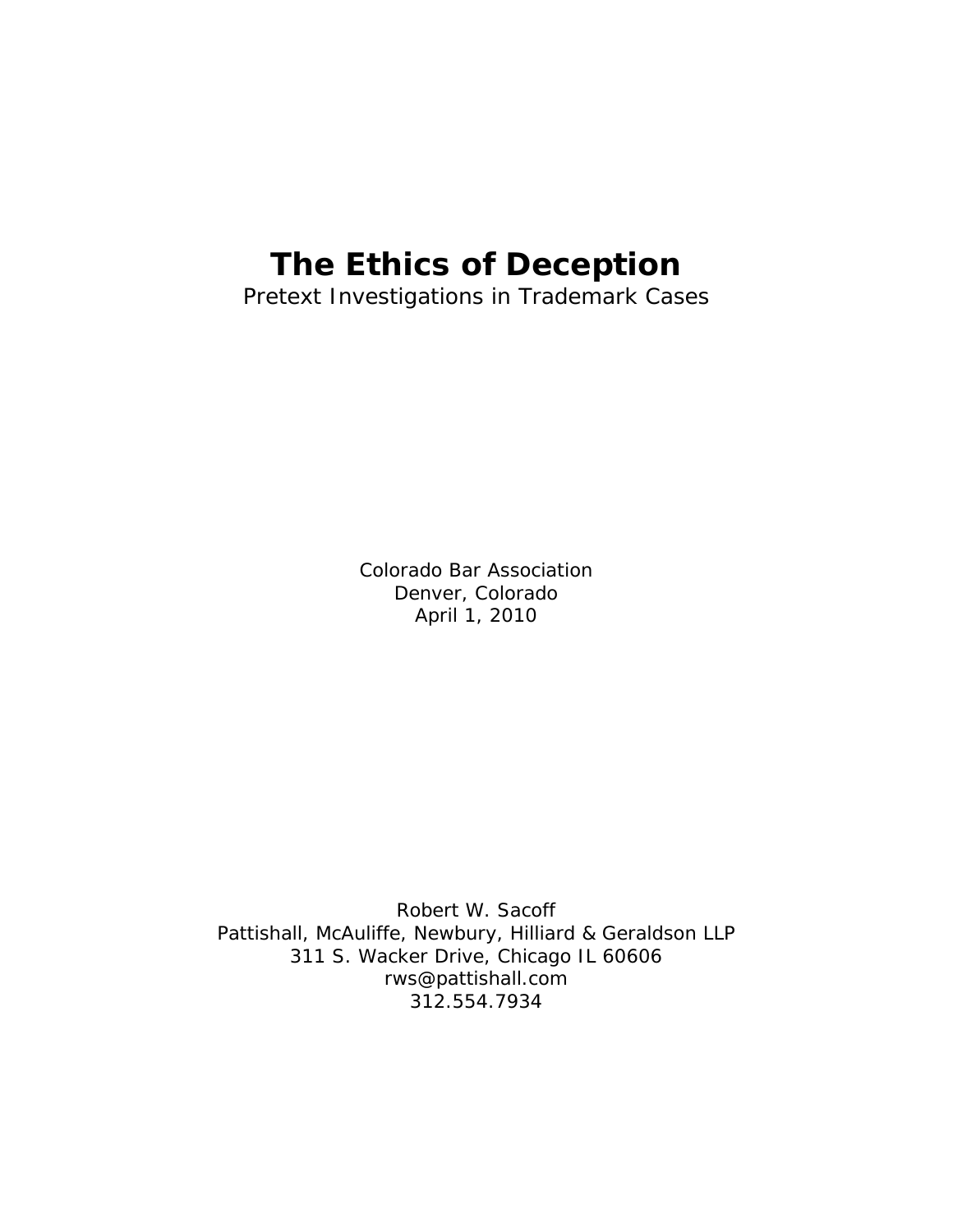# **The Ethics of Deception**  Pretext Investigations in Trademark Cases

## Robert W. Sacoff

### **I.** The Problem

- **A.** Your client or your company has learned of an apparent infringement and wants to stop it via a civil action for an injunction and damages. Or, the infringer who was enjoined a year ago seems to be up to its old tricks again. Or, outside the litigation context, you are clearing a new brand and want to know if the registered mark is still in use, or has been abandoned.
- **B.** Before filing suit, you have an ethical obligation under Rule 11 to make reasonably sure the facts support your action, so you investigate or ask outside counsel or a private investigator to check out the infringing acts. If the product is mass-produced and sold to consumers, checking availability in retail stores or on the Internet may be an easy and low-risk solution. But if the product or service is not generally sold in such retail channels, and Internet indications are inconclusive, you may need to contact the other party or even visit its place of business.
- **C.** The investigator says he will proceed, using a suitable ruse to mask his identity and the true purpose of the visit. All this seems reasonable and obvious, since any infringer would immediately clam up before talking to a private investigator or a representative of a potential adversary or its counsel.
- **D.** However, lawyers have been embarrassed, sanctioned and disciplined, and evidence excluded from court, on ethical grounds. These usually include accusations that a lawyer or his or her agents acted deceptively, or contacted unrepresented parties without making necessary disclosures, or improperly contacted represented parties of adverse interest without their lawyer's permission. So how do you investigate without running afoul of ethical prohibitions ? Does it make a difference whether the lawyer does the investigation himself or herself or whether you use a paralegal or private investigator ? What are the pitfalls to be avoided and what do's and don't's do you give the investigator ?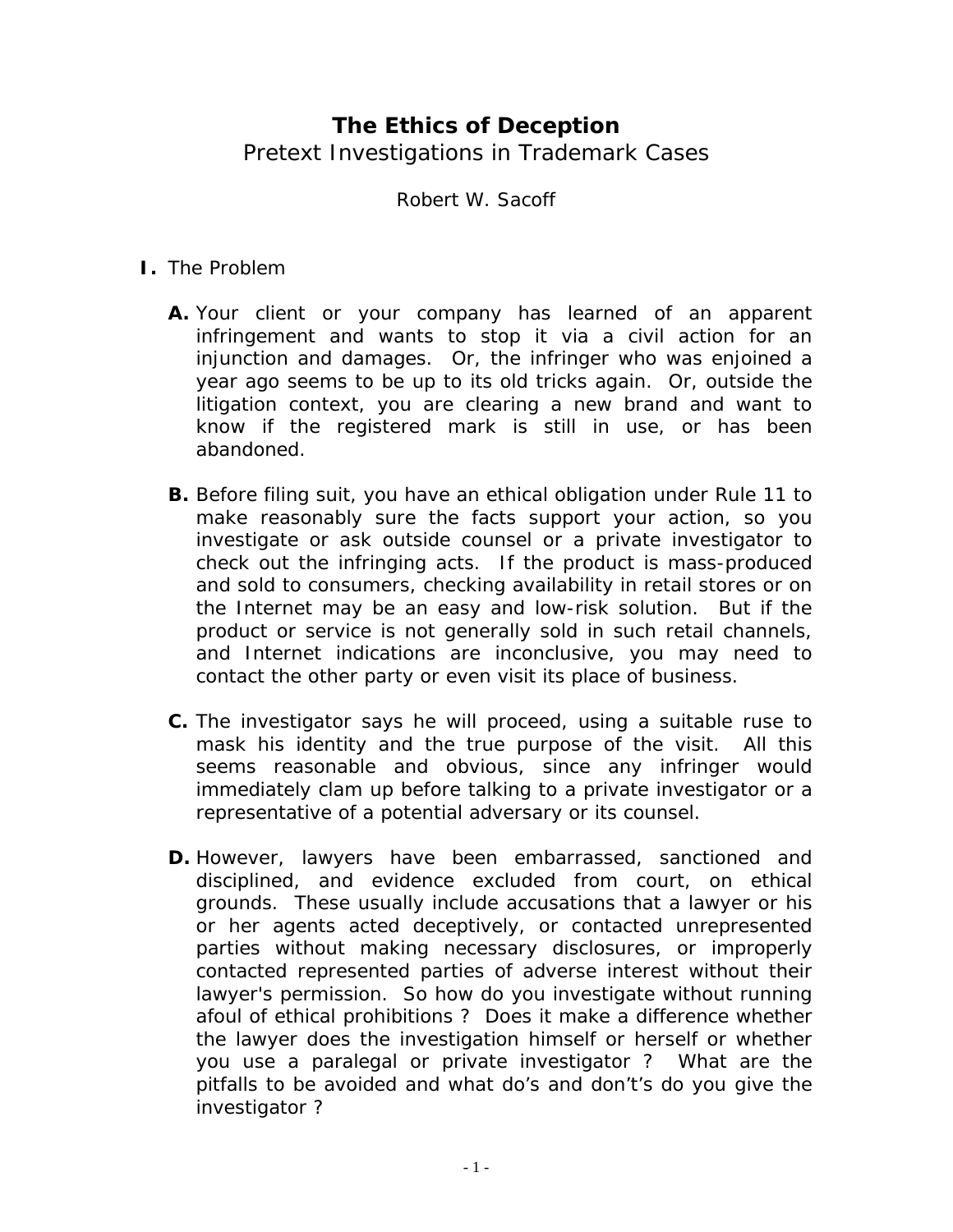- **E.** A thoughtful examination of these questions for bright-line rules and distinctions will probably leave you disappointed, as the answers are heavily fact-dependent and vary with the governing law where your office is located and where the investigation occurs.
- **II.**Applicable Ethical Rules
	- **A.** The ABA Model Rules of Professional Conduct are noted below, as they are the most modern and prevalent set of ethics rules. 42 states have adopted revised rules based on the work of the Ethics 2000 Commission, and 49 states have adopted the Model Rules with some variation (only California has not done so). The Model Rules afford the advantage of extensive accompanying comments that provide more guidance to lawyers than previous statements of ethical rules. However, the Model Rules and comments do not specifically address the subject at hand.
	- **B.** Pretext investigations of trademark infringement usually implicate one or more of three rules of professional responsibility: truthful communications, communications with adverse parties represented by counsel, communications with parties unrepresented by counsel, and the prohibition of deceptive behavior. There is an additional rule on using paralegals or non-lawyer assistants to do the actual investigation which also comes into play on occasion.

#### **C.** *ABA Model Rule 4.1 Truthfulness In Statements To Others*

In the course of representing a client a lawyer shall not knowingly:

(a) make a false statement of material fact or law to a third person; or

(b) fail to disclose a material fact to a third person when disclosure is necessary to avoid assisting a criminal or fraudulent act by a client, unless disclosure is prohibited by Rule 1.6.

**D.** Communicating with adverse parties represented by counsel.

#### **1.** *ABA Model Rule 4.2 Communication with Person Represented by Counsel*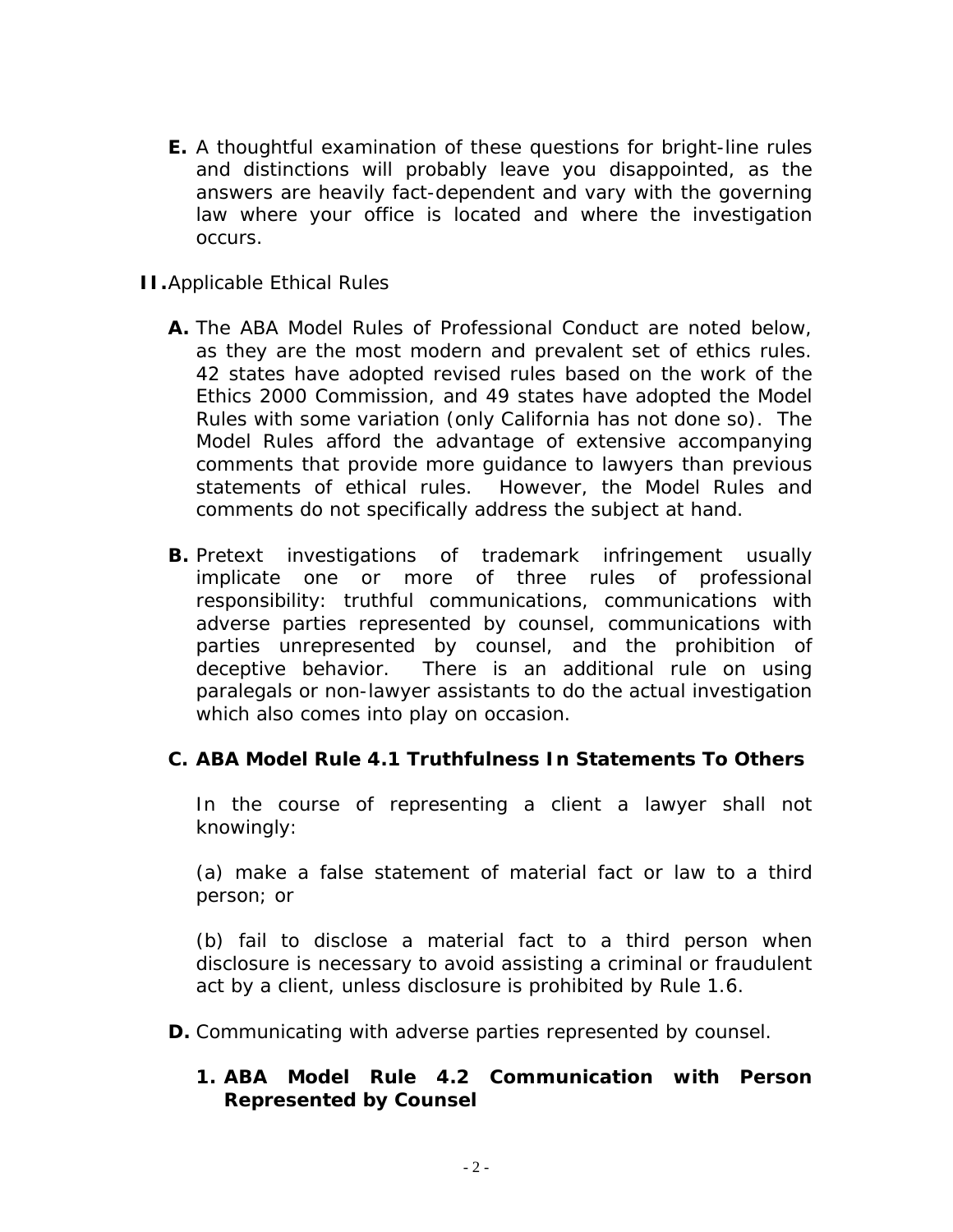In representing a client, a lawyer shall not communicate about the subject of the representation with a person the lawyer knows to be represented by another lawyer in the matter, unless the lawyer has the consent of the other lawyer or is authorized to do so by law or a court order.

**E.** Communicating with parties not represented by counsel.

# *ABA Model Rule 4.3 Dealing with Unrepresented Person*

In dealing on behalf of a client with a person who is not represented by counsel, a lawyer shall not state or imply that the lawyer is disinterested. When the lawyer knows or reasonably should know that the unrepresented person misunderstands the lawyer's role in the matter, the lawyer shall make reasonable efforts to correct the misunderstanding. The lawyer shall not give legal advice to an unrepresented person, other than the advice to secure counsel, if the lawyer knows or reasonably should know that the interests of such a person are or have a reasonable possibility of being in conflict with the interests of the client.

**F.** Deceitful conduct

#### *ABA Model Rule 8.4 Misconduct*

It is professional misconduct for a lawyer to:

- **(a)** violate or attempt to violate the Rules of Professional Conduct, knowingly assist or induce another to do so, or do so through the acts of another;
- **(b)** commit a criminal act that reflects adversely on the lawyer's honesty, trustworthiness or fitness as a lawyer in other respects;
- **(c)** engage in conduct involving dishonesty, fraud, deceit or misrepresentation;
- **(d)** engage in conduct that is prejudicial to the administration of justice;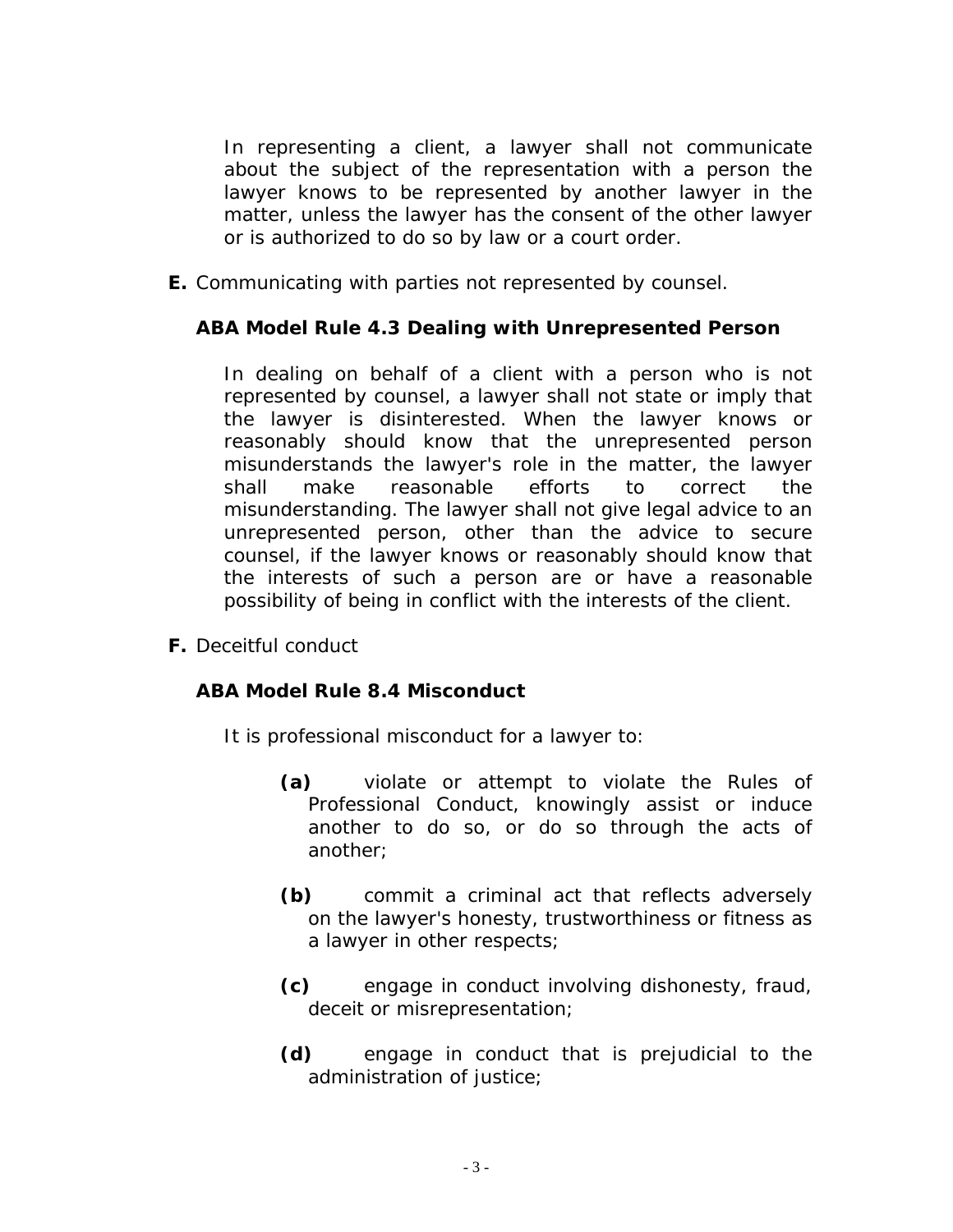- **(e)** state or imply an ability to influence improperly a government agency or official or to achieve results by means that violate the Rules of Professional Conduct or other law; or
- **(f)** knowingly assist a judge or judicial officer in conduct that is a violation of applicable rules of judicial conduct or other law.

#### *Oregon Rule DR 1-102(D)*

Notwithstanding DR 1-102(A)(1),  $(A)(3)$  and  $(A)(4)$ and DR 7-102(A)(5), it shall not be professional misconduct for a lawyer to advise clients or others about or to supervise lawful covert activity in the investigation of violations of civil or criminal law or constitutional rights, provided the lawyer's conduct is otherwise in compliance with these disciplinary rules. "Covert activity," as used in this rule, means an effort to obtain information on unlawful activity through the use of misrepresentations or other subterfuge. "Covert activity" may be commenced by a lawyer or involve a lawyer as an advisor or supervisor only when the lawyer in good faith believes there is a reasonable possibility that unlawful activity has taken place, is taking place or will take place in the foreseeable future.

This rule was revised to reverse the result in In Re Gatti, Or. Eth. Op. 2003-173, 2003 WL 22397289, at \*2 (Or. St. Bar Ass'n 2003), 8 P.3d 966 (Or. 2000)(Oregon Supreme Court held there was no "investigatory exception" to the State ethics rules; lawyer had used several false identities to investigate alleged insurance scheme). See Richmond, Deceptive Lawyering, 74 U. Cincinnati L. Rev. 577, 591 (2005).

**G.** Using paralegals or other nonlawyer assistants

#### *ABA Model Rule 5.3, dealing with supervising nonlawyer assistants.*

With respect to a nonlawyer employed or retained by or associated with a lawyer: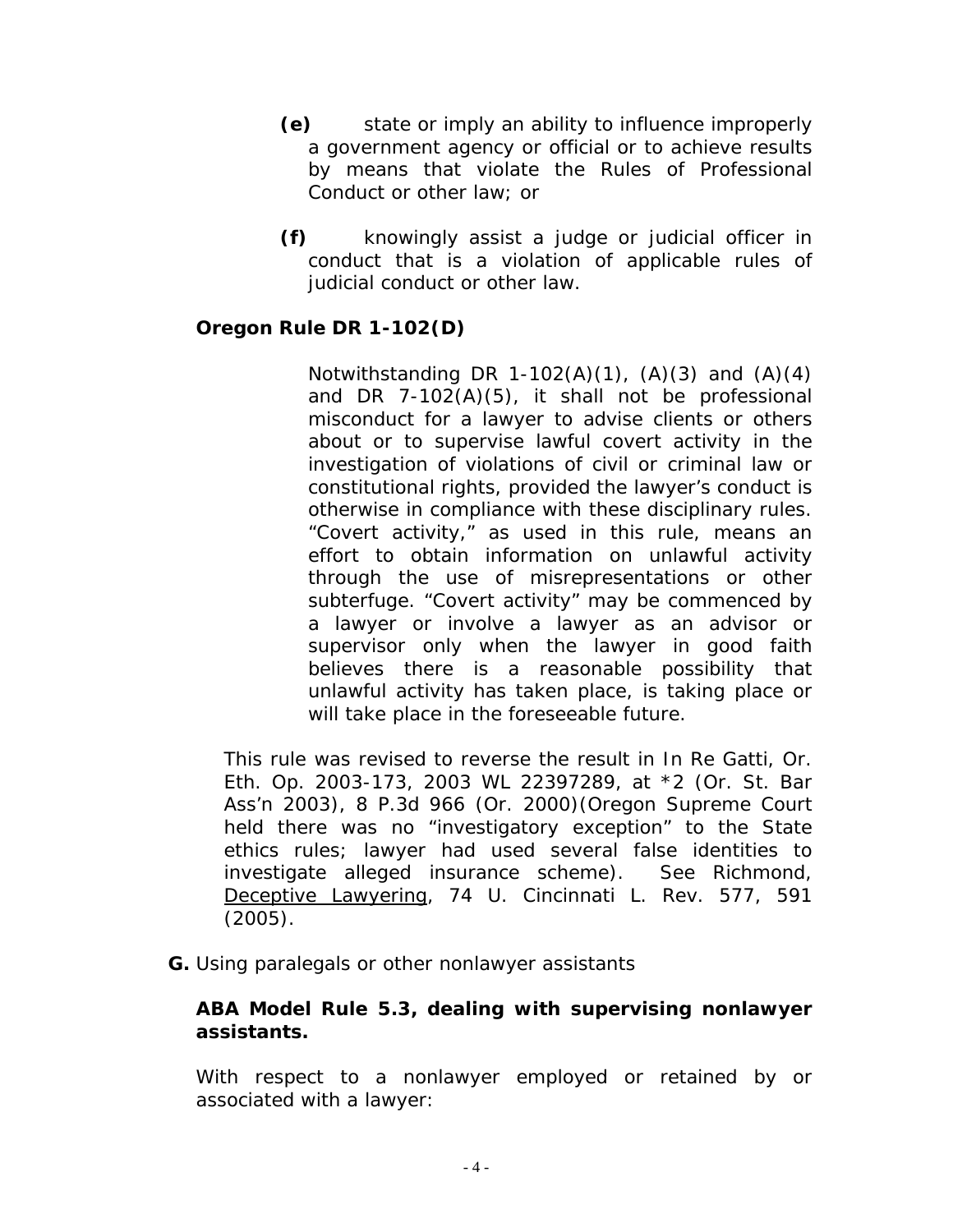(a) a partner, and a lawyer who individually or together with other lawyers possesses comparable managerial authority in a law firm shall make reasonable efforts to ensure that the firm has in effect measures giving reasonable assurance that the person's conduct is compatible with the professional obligations of the lawyer;

(b) a lawyer having direct supervisory authority over the nonlawyer shall make reasonable efforts to ensure that the person's conduct is compatible with the professional obligations of the lawyer; and

(c) a lawyer shall be responsible for conduct of such a person that would be a violation of the Rules of Professional Conduct if engaged in by a lawyer if:

(1) the lawyer orders or, with the knowledge of the specific conduct, ratifies the conduct involved; or

(2) the lawyer is a partner or has comparable managerial authority in the law firm in which the person is employed, or has direct supervisory authority over the person, and knows of the conduct at a time when its consequences can be avoided or mitigated but fails to take reasonable remedial action.

- **III.** Court Decisions and Ethics Opinions
	- **A.** A seminal case is *Apple Corps Ltd. v. International Collectors Society*, 15 F. Supp. 2d 456, 458 (D.N.J. 1998).
		- **1.** Owners of THE BEATLES trademarks, including Yoko Ono Lennon, sued a stamp producer to enjoin unauthorized reproductions of likenesses of the Beatles on stamps. A consent injunction was entered, but the plaintiffs later believed it was being violated.
		- **2.** Plaintiffs' counsel engaged investigators to make pretext contacts to see if defendants were violating the consent decree. The investigators asked for and recorded recommendations about which stamps to purchase, and about the acceptance of orders for infringing stamps. No questions were asked about instructions, practices or policies governing the stamps. The investigation revealed violations of the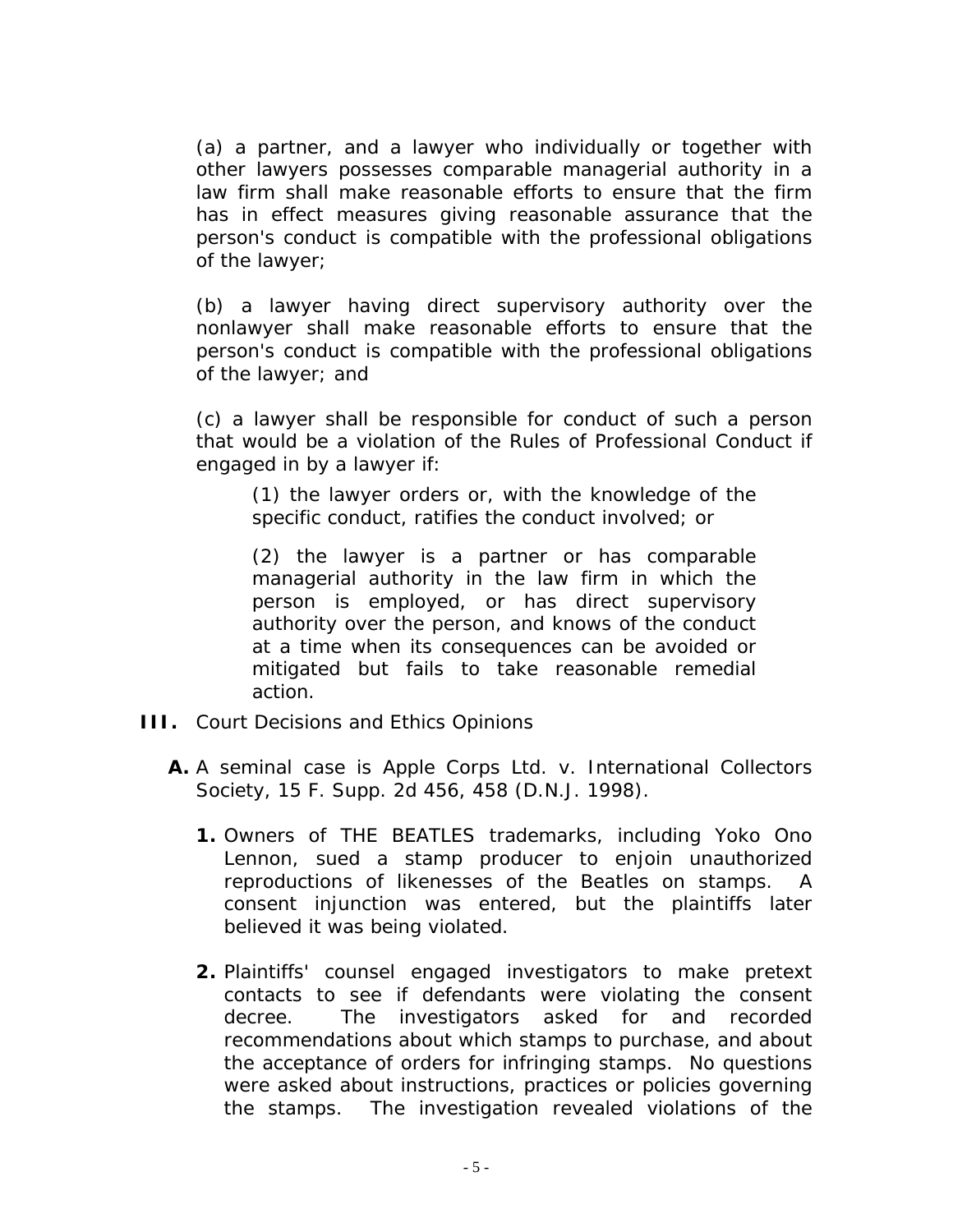consent decree, and plaintiffs moved for contempt sanctions. Defendants cross-moved for sanctions on grounds that the investigators violated Rule 4.2, prohibited contact with persons known to be represented by counsel.

- **3.** The court found no ethical violation. New Jersey law extended the protection of Rule 4.2 only to the company's litigation control group. The sales clerks did not fall within that group, so the *ex parte* communication was allowable.
- **4.** With respect to the anti-deception provisions of Rule 8.4, the court gave no weight to the misrepresentations that were limited to the investigators' identity and their purpose in contacting defendant:

"RPC 4.2 cannot apply where lawyers and/or their investigators, seeking to learn about current corporate misconduct, act as member[s] of the general public to engage in ordinary business transactions with low-level employees of a represented corporation. To apply the rule to the investigation which took place here would serve merely to immunize corporations from liability for unlawful activity, while not effectuating any of the purposes behind the rule." 15 F. Supp. 2d at 474-75.

- **B.** The New Jersey *Apple* Corps decision was followed the next year in New York in Gidatex *v. Campaniello Imports, Ltd*, 82 F. Supp. 2d 119, 119-20 (S.D.N.Y. 1999).
	- **1.** Plaintiff terminated defendant's license to sell Saporiti Italia brand furniture. Defendant continued to sell off its stock and to display the Saporiti Italia trademark, while selling customers other brands after they entered the store. Plaintiff's counsel hired private investigators to pose as interior designers and tape record incriminating conversations with defendant's sales staff.
	- **2.** Defendant filed a motion *in limine* to exclude the evidence on grounds that it was obtained unethically and illegally. The court denied the motion on three grounds:
		- **a)** the ethical prohibition of contacting adverse parties who are represented by counsel was inapplicable;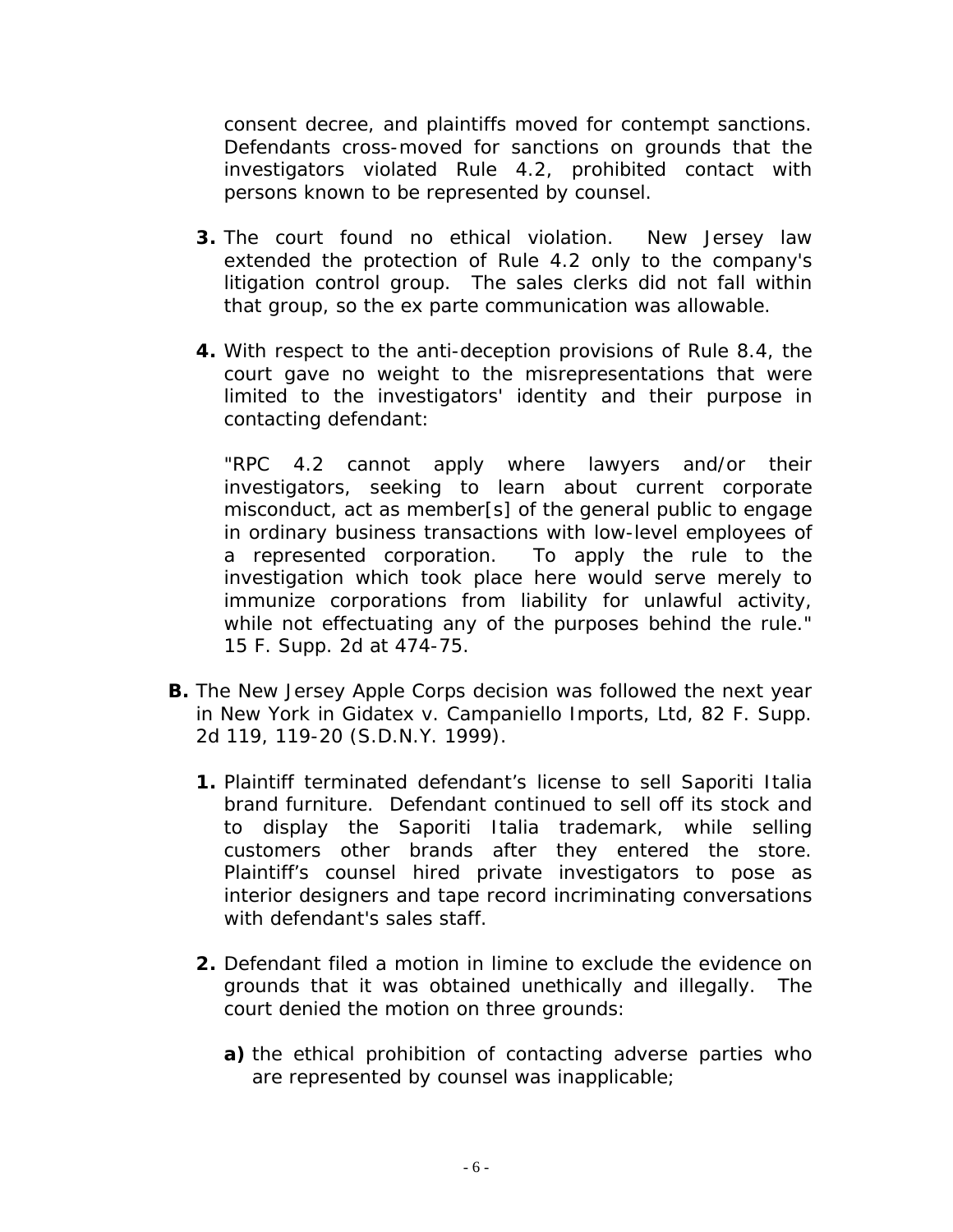- **b)** plaintiff's attorneys had not violated the ethics rules even if they did apply; and
- **c)** exclusion of evidence was not the proper remedy in any event.
- **3.** The court reasoned that the purpose of the anti-contact rule was to prevent circumvention of the attorney-client relationship. However, the investigators acted like members of the public and did nothing more (other than taping the conversations) than an ordinary consumer would have done in asking the sales staff questions about their products. The sales clerks, low-level employees, would not have disclosed, or even have known, any information protected by the attorney client privilege.
- **4.** The court noted the salutary purposes of pretext investigations in trademark infringement cases:

"These ethical rules should not govern situations where a party is legitimately investigating potential unfair business practices by use of an undercover [investigator] posing as a member of the general public engaging in ordinary business transactions with the target." 82 F. Supp. at 122.

- **C.** The New York court followed this approach in *A.V. By Versace, Inc. v. Gianni Versace, S.p.A.,* 2002 U.S.Dist.LEXIS 16323 (S.D.N.Y. Sept. 3, 2002)
	- **1.** "The Court rejects Alfredo Versace's complaint that the use of a private investigator has caused an unfair invasion of his privacy. . . . Gianni Versace's investigator used a false name and approached L'Abbligiamento posing as a buyer in the fashion industry.. . .The investigator's actions conformed with those of a business person in the fashion industry, and Alfredo Versace makes no allegation that the private investigator gained access to any non-public part of L'Abbligiamento. . . . Further, courts in the Southern District of New York have frequently admitted evidence, including secretly recorded conversations, gathered by investigators posing as consumers in trademark disputes. See, e.g., *Gidatex, S.r.L. v. Campaniello Imports, Ltd.,* 82 F. Supp. 2d 119, 123-24 (S.D.N.Y. 1999)(permitting introduction of secretly recorded conversations between private investigators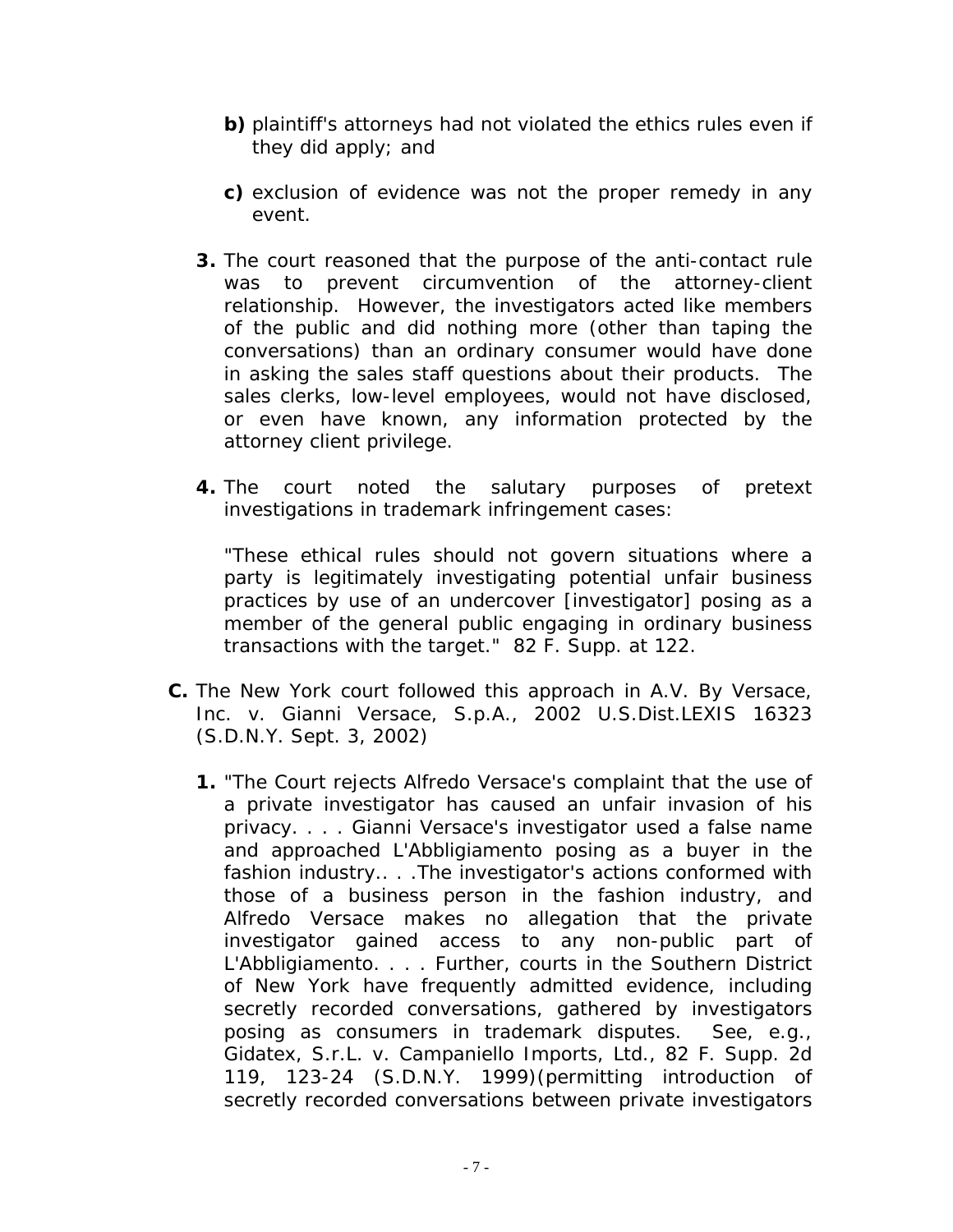and sales people for the defendant in a trademark infringement trial); *Nikon, Inc. v. Ikon Corp.,* 803 F. Supp. 910, 921-22 (S.D.N.Y. 1992), *aff'd*, 987 F.2d 91, 95-96 (2d Cir. 1993))(allowing introduction of investigators' interviews with non-party sales clerks to demonstrate 'passing off' and actual confusion among consumers between Ikon and Nikon cameras); see also *Louis Vuitton S.A. v. Spencer Handbags Corp.,* 597 F. Supp. 1186, 1188 (E.D.N.Y. 1984), *aff'd*, 765 F.2d 966 (2d Cir. 1985)(affirming permanent injunction issued after considering secretly recorded videotape of defendants' principals meeting with undercover investigator hired by plaintiff to discuss counterfeiting scheme)."

- **D.** *Hill v. Shell Oil Co*., 209 F. Supp. 2d 876 (N.D. Ill. 2002).
	- **1.** This was a civil rights case, not a trademark case, and the court endeavored to reconcile *Gidatex, Apple Corps* and the district court opinion in *Midwest Motor Sports* (see discussion below) in the context of racial discrimination allegations. Plaintiffs conducted undercover investigations of gas station attendants to prove discriminatory practices. Defendants moved for a protective order under Rules 4.2 and 4.3.
	- **2.** The court found the employees to be represented by counsel, making Rule 4.2 applicable but Rule 4.3 inapplicable. Attempting to find the right balance in applying the rules, the court stated:

"Lawyers (and investigators) cannot trick protected employees into doing things or saying things they otherwise would not do or say. They probably can employ persons to play the role of customers seeking services on the same basis as the general public. They can videotape protected employees going about their activities in what those employees believe is the normal course." 209 F. Supp. at 880.

**3.** The court thus found that videotape recordings of the employees' ordinary course of conduct in reacting to customers was proper under Rule 4.2. The court reserved for trial, however, the admissibility of the substantive conversations, held outside the normal business transaction, between the investigators and the employees.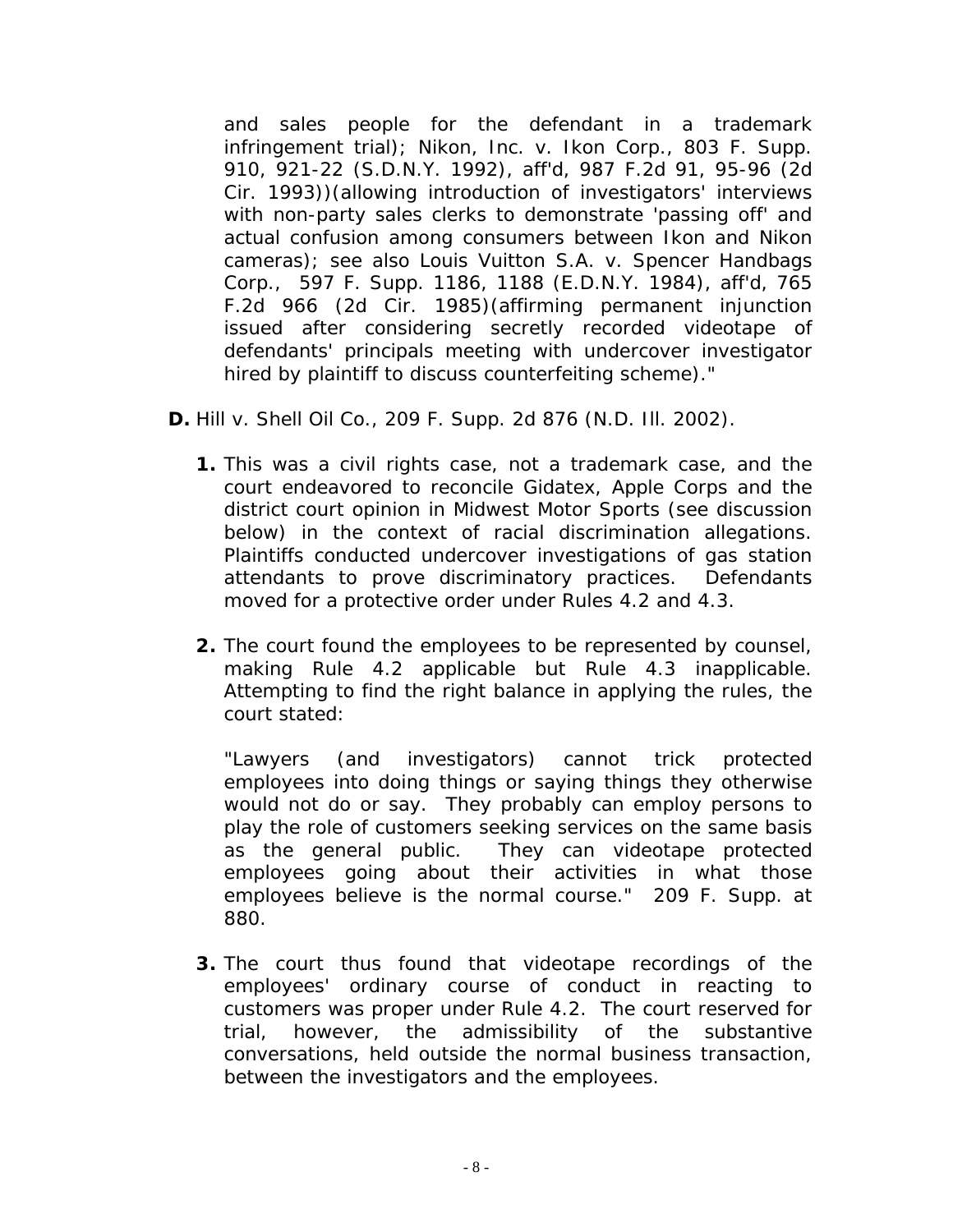- **E.** However, *Midwest Motor Sports, Inc. v. Arctic Cat Sales, Inc.*, 347 F.3d 693 ( $8<sup>th</sup>$  Cir. 2003), came out the other way.
	- **1.** The case arose from the discontinuance of the sale of a certain snowmobile line at the plaintiff's store. The investigator testified that defendant's lawyers hired him to visit plaintiff's showroom, talk to a salesman about products, to find out which snowmobiles were being recommended, and to look at the equipment. He recorded his conversation to see if the salesman would say anything about the lawsuit. He also said he was supposed to get into "financing, promotions, and close-out pricing" with the sales people. He admitted in his deposition that his purpose was to elicit evidence rather than to reveal evidence of how typical consumers would be treated.
	- **2.** The court analyzed the anti-contact rule, Rule 4.2, by saying its purposes were to prevent getting adverse party statements by circumventing opposing counsel, to protect the attorney-client relationship, to prevent the inadvertent disclosure of privileged information, and to facilitate settlement by channeling disputes through the attorneys.
	- **3.** The court rejected the contention that all corporate employees were within the anti-contact rule, recognized instead a spectrum of categories of employees for purposes of Rule 4.2. Since the salesman's statements would be imputed to the corporate plaintiff, the court found that salesman to be within the protection of Rule 4.2, distinguishing *Apple Corps*. and similar cases which restricted protection to the control group.
	- **4.** The court found that defendant's counsel, via their investigators, had violated the anti-contact rule of Rule 4.2, would have violated Rule 4.3 even if the salesman had been held to be unrepresented by counsel, and sanctioned counsel for deceptive conduct and interviews under false pretenses.
- **F.** *Design Tex Group, Inc. v. U.S. Vinyl Mfg. Corp.*, 2005 U.S. Dist. LEXIS 2143 (S.D.N.Y. Feb. 14, 2005)
	- **1.** Court followed *Gidatex* and denied a motion to exclude evidence on the ground that it was obtained in violation of ethical rules.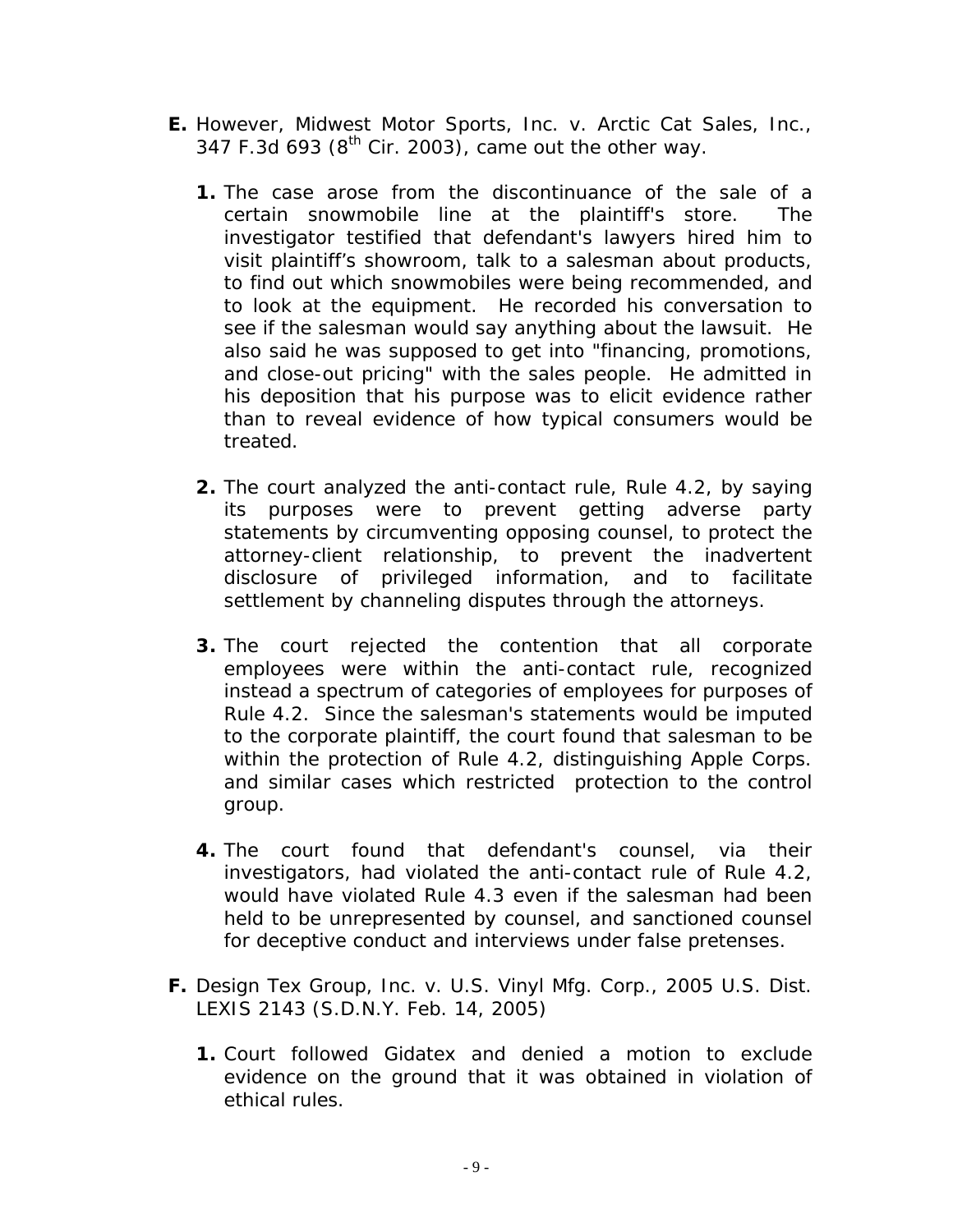- **2.** ". . .[I]n response to what purported to be an ordinary purchasing inquiry made by an investigator working for plaintiffs, a U.S. Vinyl employee sent a sample book that included the allegedly [copyright] infringing pattern to a New York City address."
- **3.** "Defendants argue that this action should not be attributed to the company because it was carried out by a low-level employee who had not received an instruction not to mail out the sample book in question. In the absence of any evidence that the employee was actually disobeying a company directive, there is no case law supporting this proposition."
- **4.** "Also rejected is defendants' argument that this evidence should be excluded because plaintiffs' actions violated ethical rules. It is not 'an end-run around the attorney/client privilege' if investigators merely 'recorded the normal business routine' rather than interviewing employees or tricking them 'into making statements they otherwise would not have made."
- **G.** *Chloe v. Designersimports.com USA, Inc.* 2009 US Dist Lexis 42351 (SDNY April 29, 2009)
	- **1.** This case involved the sale of counterfeit CHLOE handbags by defendant. Plaintiff's private investigator called defendant to order a bag, and sent a check in under a pseudonym. She also made a couple follow up calls to defendant's sales clerks under her psuedonym to find out when the bag would be delivered. Defendant complained about the fraud and duplicity involved in the pretext.
	- **2.** The court rejected the duplicity challenge, stating that courts in the Southern District of New York have frequently admitted evidence gathered by investigators posing as consumers in trademark disputes, citing *Versace* and *Gidatex*.
	- **3.** The court cited and revalidated the broad statement from *Apple Corps*.:

"The prevailing understanding in the legal profession is that a public or private lawyer's use of an undercover investigator to detect ongoing violations of the law is not ethically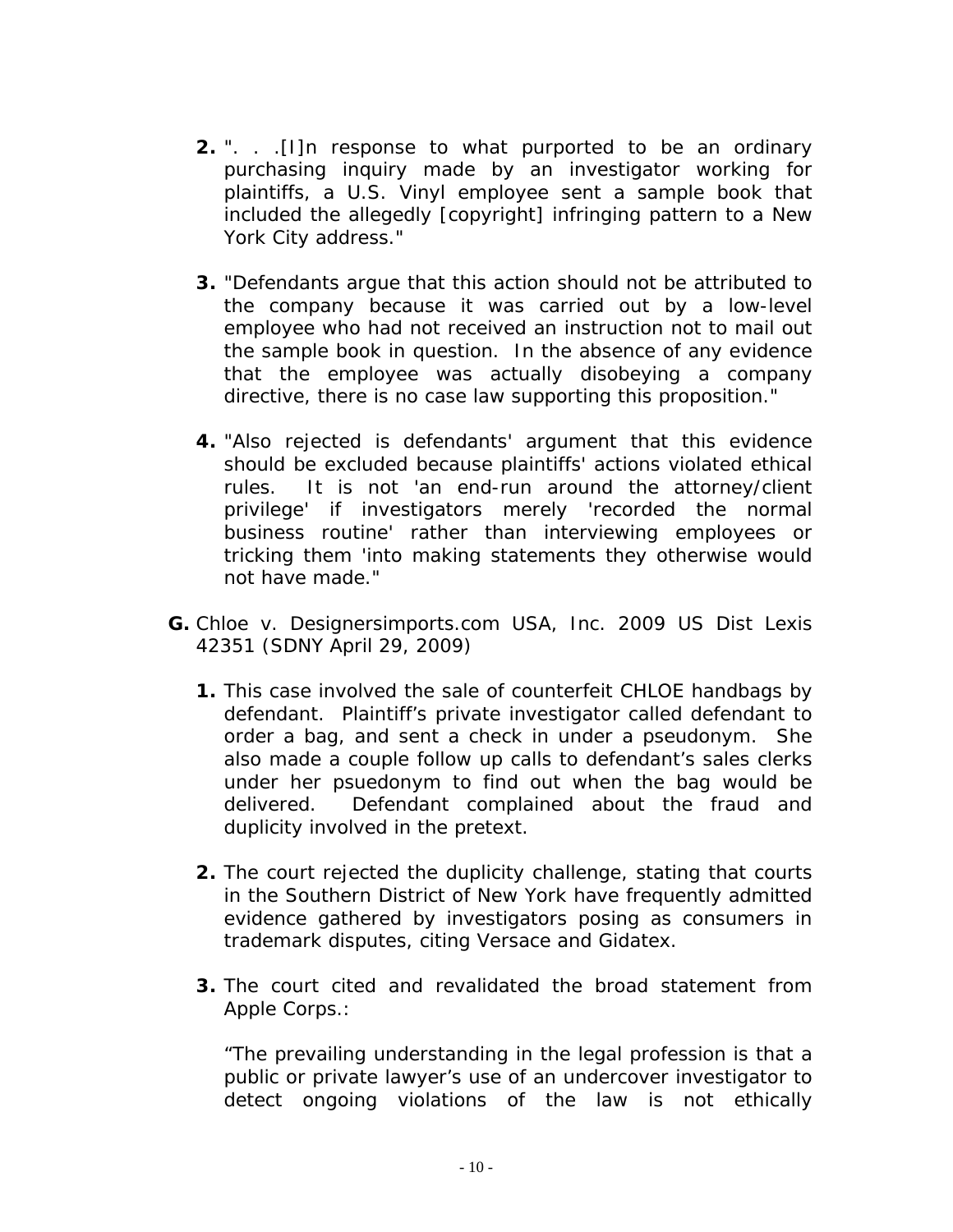proscribed, especially where it would be difficult to discover the violations by other means. [*Apple Corps*.], 15 F. Supp. 2d 456, 475 (D.N.J. 1998). Indeed it is difficult to imagine that any trademark investigator would announce her true identity and purpose when dealing with a suspected seller of counterfeit goods."

- **H.** NYCLA Committee On Professional Ethics Formal Opinion No. 737 (May 23, 2007) is one of the small number of ethics opinions specifically directed to the issue.
	- **1.** Entitled "Non-government lawyer use of investigator who employs dissemblance". Interestingly, the opinion does not address whether the lawyer himself or herself is ever permitted to make "dissembling statements" directly !
	- **2.** "Dissemblance" is not unauthorized if narrow conditions are satisfied:
		- **a)** Either
			- **(1)** The investigation concerns either a civil rights or intellectual property violation which the lawyer in good faith believes is taking place or will take place, or
			- **(2)** The dissemblance is expressly authorized by law; and
		- **b)** The evidence sought is not reasonably and readily available through other lawful means; and
		- **c)** The lawyer's and investigator's conduct do not otherwise violate The New York Lawyer's Code of Professional Responsibility or other applicable law; and
		- **d)** The dissemblance does not unlawfully or unethically violate the rights of third parties.
- **I.** Alabama Ethics Opinion No. RO-2007-05
	- **1.** "During pre-litigation investigation of suspected infringers of intellectual property rights, a lawyer may employ private investigators to pose as customers under the pretext of seeking services of the suspected infringers on the same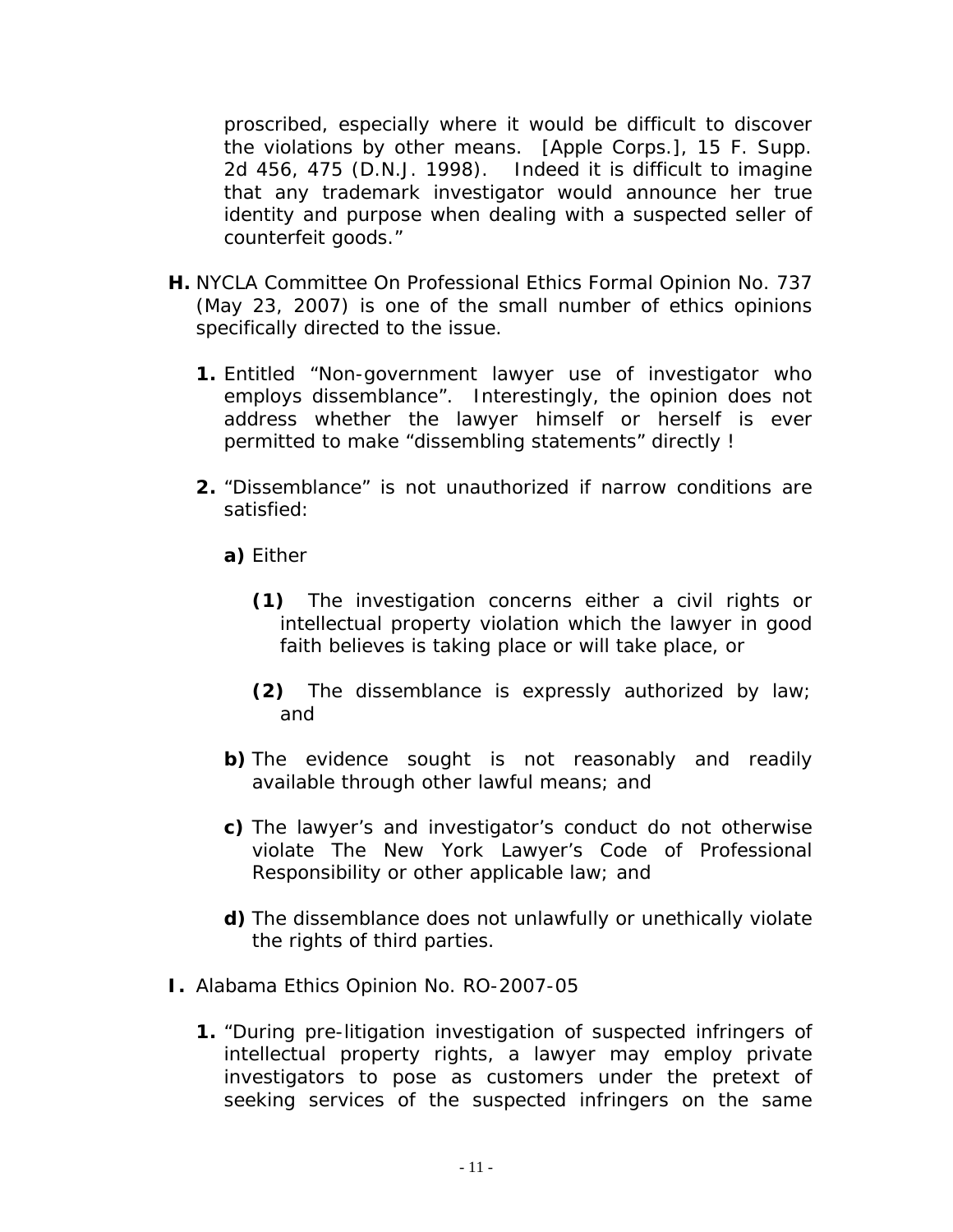basis or in the same manner as a member of the general public."

- **J.** *Office of Lawyer Regulation v. Stephen P. Hurley*, No. 2007AP478-D (Wis. Sup. Ct. 2009)
	- **1.** Attorney Hurley was defending a client, Sussman, being prosecuted for child pornography. Hurley's defense theory was that the minor, S.B., who was allegedly exposed to the pornography by Sussman was independently viewing and collecting the same pornography on his own.
	- **2.** Hurley wanted to get S.B.'s computer to see if it contained the pornography. He hired a private investigator who obtained S.B.'s computer through deceit, saying he was conducting a survey concerning computer usage and would provide a free new computer in return for turnover of S.B.'s existing computer.
	- **3.** Hurley instructed the investigator not to contact S.B. unless his mother was present, and to give S.B. an opportunity to remove anything he wanted to from the computer. The computers were swapped, and a forensic computer specialist found pornography on S.B.'s computer.
	- **4.** The District Attorney filed a disciplinary complaint against Hurley, alleging misconduct involving making a false statement to a third party, and engaging in conduct involving fraud, dishonesty, deceit or misrepresentation.
	- **5.** In the hearing, testimony indicated a widespread belief among the Wisconsin bar that Hurley's conduct was permissible, and common practice among prosecutors. The Supreme Court upheld the dismissal of the complaint against Hurley, stating that no Wisconsin statute or rule drew the distinction between prosecutors and private practitioners urged by the District Attorney. The Court also noted Hurley's ethical obligation to zealously defend his client's liberty and essentially gave him the benefit of the doubt.
- **K.** ABA Formal Opinion 95-396 (1995).
	- **1.** Rule 4.2 attaches when you know the other party is represented by counsel in the matter, whether as a potential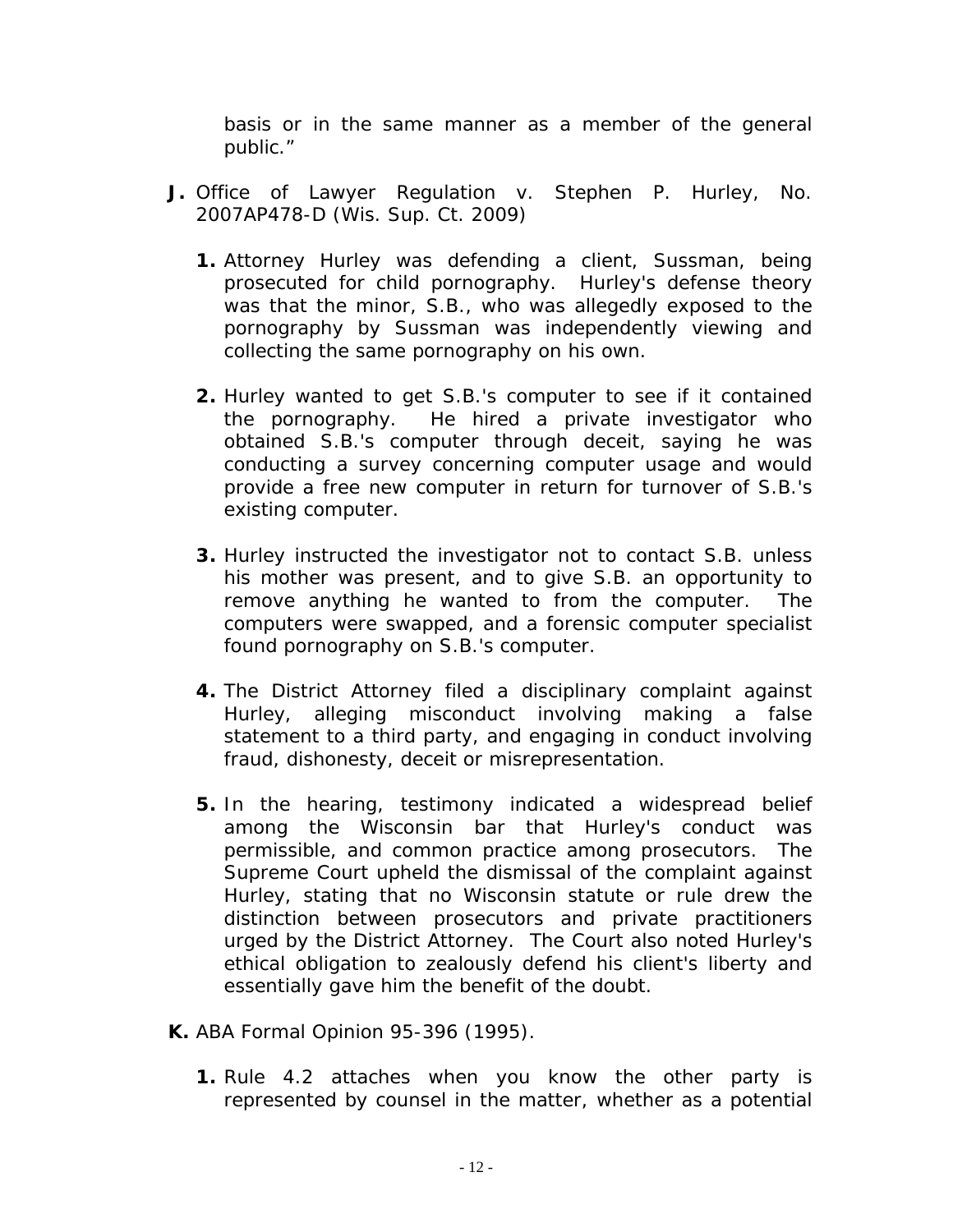adversary, witness, or as an interested party.

- **2.** Representation of a company does not necessarily bar communications with all employees of that organization, but does extend to employees whose actions and statements can be imputed to the company.
- **IV.** Some Suggested Guidelines
	- **A.** This is a thorny area of ethical practice, where the authorities and decisions are in tension if not outright conflict. It is all the more difficult because investigation of facts is necessary and commonplace in trademark clearance and litigation practice. At a minimum, issue-awareness and due diligence are essential steps toward staying out of harm's way and complying with legal and ethical obligations.
	- **B.** Check local ethics rules, disciplinary rulings and opinions and case law before embarking on a pretext investigation, in the states where you are admitted to practice, where the case is pending, and where the investigation will take place. The courts in highly commercial jurisdictions, like New York or New Jersey, that handle a greater volume of trademark infringement, counterfeiting and deceptive trade practices cases seem to be more tolerant of pretext investigations than courts that see fewer such cases. *Compare Louis Vuitton S.A. v. Spencer Handbags Corp*., 765 F.2d 966, 227 U.S.P.Q 377 (2d Cir. 1985) (use of private investigators allowed in counterfeit handbags case) *and Nikon Inc. v. Ikon Corp,* 803 F. Supp. 910 (S.D.N.Y. 1992), *aff'd*, 987 F.2d 91, 25 U.S.P.Q.2d (2d Cir. 1993) (investigators allowed to provide evidence of passing off), *with Midwest Motor Sports, supra*.
	- **C.** The lawyer should not do the pretext investigation himself or herself. It does not necessarily legitimatize the investigation to do it through a paralegal or private investigator, but doing the "dissembling" directly seems unnecessarily risky. Even the New York ethics opinion that approves dissembling under certain conditions is expressly qualified not to apply to actions by the lawyer personally.
	- **D.** Distinguish between non-litigation or pre-litigation settings, and pending litigation. During pending litigation, you are closer to the dangerous end of the spectrum, with the courts likely to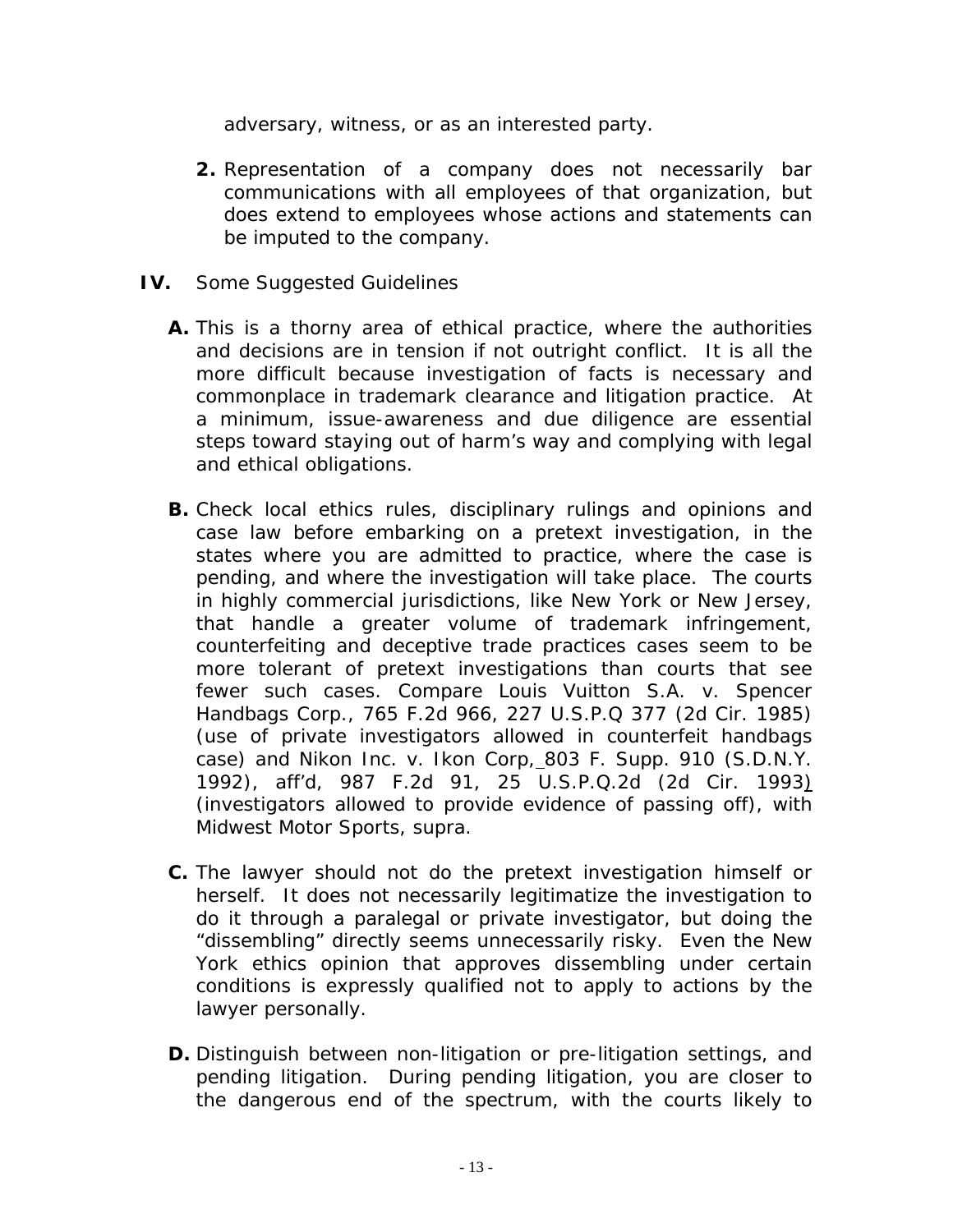apply more stringently the rules against communicating with persons represented by counsel and/or unrepresented persons. Checking to see if current use of a trademark can be found, as a due diligence aspect of routine trademark clearance, is near the safer and more acceptable end of the spectrum as it is within the realm of inquiries that would be made members of the consuming public who might be looking for the product to purchase.

- **E.** Checking and documenting business practices and transactions in the ordinary course of business with members of the general public is on the more innocuous and defensible end of the spectrum. It is hard to see how this subverts the attorney-client relationship intended to be protected by the no-contact rules, and characterizations of this type of interchange pervade the decisions holding no violation took place. If the basic interview passes ethical muster, secret audiotaping or videotaping is probably acceptable as well, provided it is lawful under applicable laws on "wiretapping" or taping without permission.
- **F.** Trying to elicit admissions as to details, decisions, motivations and effects is on the more dangerous and unacceptable end of the spectrum. Baiting employees to make damaging admissions and reveal damaging details beyond the scope of typical exchanges with members of the general public.
- **G.** Consider exactly who is being interviewed. Talking to sale clerks or other "public-facing" employees is on the safer end of the spectrum, as opposed to officers or managers who are more responsible in the corporate hierarchy, who are more likely to interact with counsel and/or bind the company with their statements and actions. However, remember that *Midwest Motor Sports* held that sales clerks' statements would be imputed to the company.
- **H.** If you use a private investigator, it is probably a good idea to give detailed written instructions including goals and do's and don't's. Even with a highly capable investigator who knows the boundaries of legal ethics, it is to your advantage to have a written record of the investigation's scope and limitations, just in case you have to defend it, yourself and your investigator. If you have used a particular investigator in the past and are confident of his or her standard operating procedures, there is probably less need for detailed instructions on new assignments.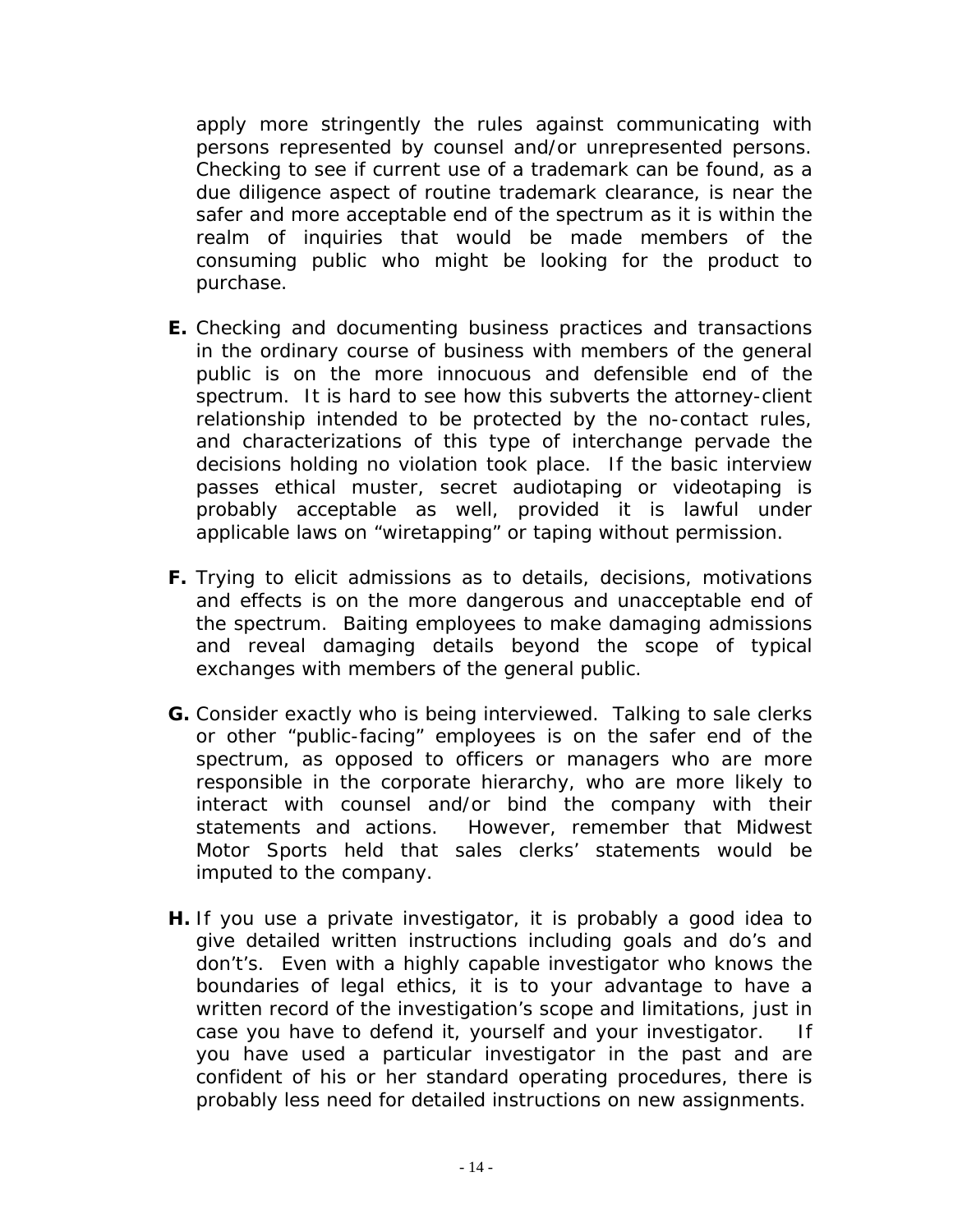- **I.** Whatever you do, be extra careful if your investigation takes place, or if your case is or would be located in the Eighth Circuit (Arkansas, Iowa, Minnesota, Missouri, Nebraska, North Dakota, South Dakota), the venue of the harsh ruling in the *Midwest Motor Sports* case discussed above.
- **V.** Acknowledgments and Bibliography

I acknowledge with gratitude the invaluable input of numerous friends and colleagues: Bill Freivogel, an ethics expert with a great blog on conflicts of interest at http://[www.frei](KWWSZZZIUHLYRJHORQFRQIOLFWVFRP3URIHVVRU)[vogelonconflicts.com/; Professor](ZZZIUHLYRJHORQFRQIOLFWVFRP3URIHVVRU)  David Hricik of Mercer University School of Law; Arthur Garwin, of the ABA Center for Professional Responsibility; Douglas Richmond, Senior Vice President, Aon Global Professions Practice Group; and my partner Phil Barengolts. Mistakes, of course, are my own.

I also note that I presented an earlier version of this outline at an INTA Trademark Administrator's Forum in Chicago several years ago.

A lot has been written on this subject, and the issues are not limited to the trademark law context focused on above. The following does not purport to be a comprehensive bibliography, but cites numerous indepth articles and other sources for further reference.

- **A.** Barengolts, Philip, Ethical Issues Arising From the Investigation of Activities of Intellectual Property Infringers Represented by Counsel, 1 Northwestern J. Tech. & Intellectual Property 47 (Spring 2001)
- **B.** Bernstein, David H. and Harvey, D. Peter, Ethics and Privilege in the Digital Age, 93 Trademark Rep. 1240, 1254 (2003).
- **C.** Hricik, David, Ethical Issues in Intellectual Property Practice and Litigation, American Bar Association, Section of Intellectual Property Law, 20th Annual Intellectual Property Law Conference (April 14-16, 2005, Arlington, Virginia).
- **D.** Hricik, David, Increasing Liability for Flawed Pre-Suit Investigations, (as yet unpublished; extensive discussion of patent litigation issues; I believe he is presenting it at the ABA Section of Intellectual Property Law Spring CLE Conference in April, 2010).